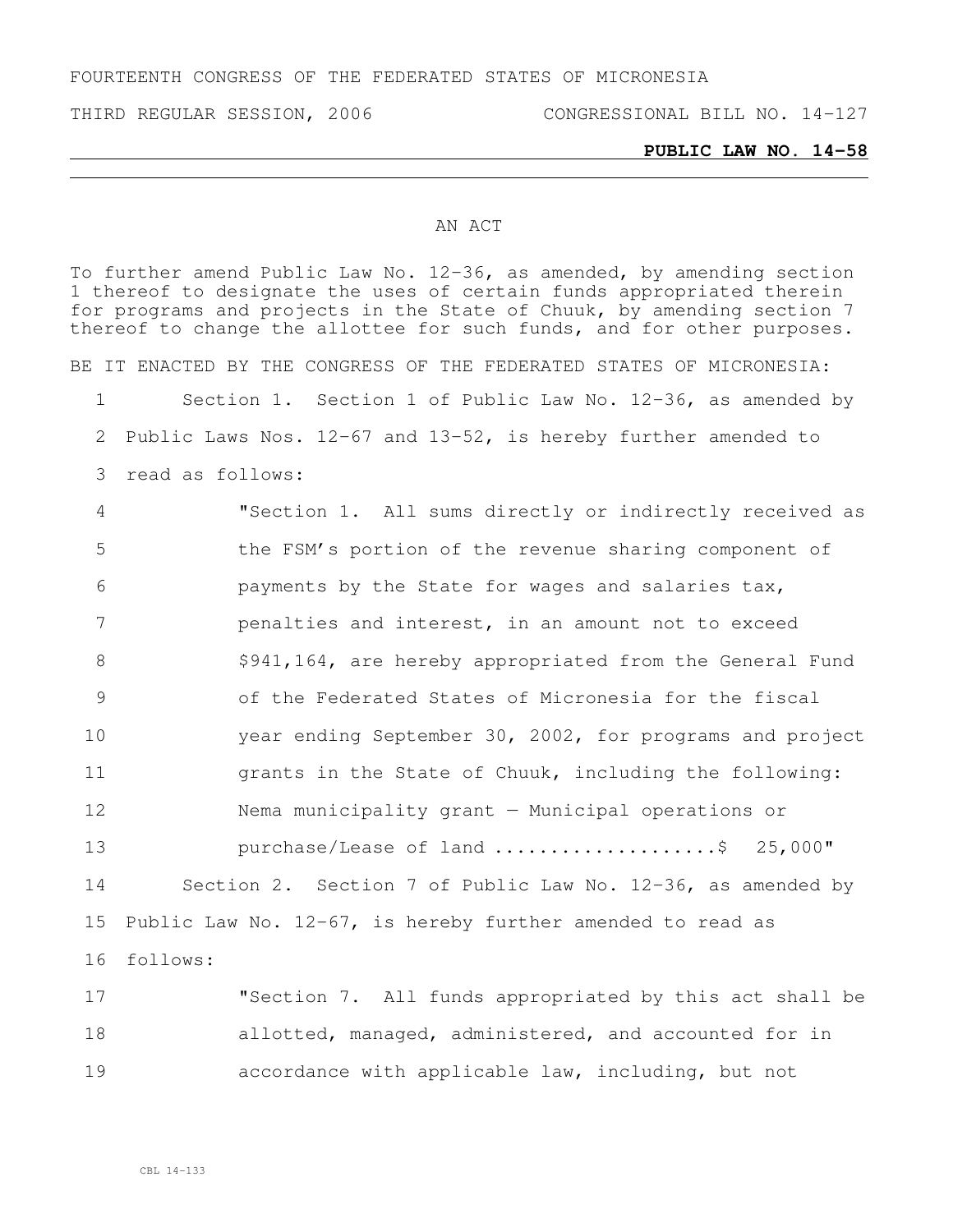## **PC 14-173 PUBLIC LAW NO. 14-58**

| $\mathbf 1$    | limited to, the Financial Management Act of 1979.<br>The |
|----------------|----------------------------------------------------------|
| $\mathbf{2}$   | allottee of all funds appropriated by sections 3, 4, 5   |
| 3              | and 6 of this act shall be the President of the          |
| 4              | Federated States of Micronesia or the President's        |
| 5              | designee, except that the allottee of all funds          |
| 6              | appropriated by section 6(3) of this act shall be the    |
| $7\phantom{.}$ | Governor of the State of Yap, and the allottee of all    |
| $8\,$          | funds appropriated by section 6(5) of this act shall be  |
| $\mathsf 9$    | the Chuuk State Commission on Improvement Projects. The  |
| 10             | allottee of all funds appropriated by section 1 of this  |
| 11             | act shall be the Chuuk State Commission on Improvement   |
| 12             | Projects; except that the allottee of the funds          |
| 13             | appropriated for Nema Municipality shall be the          |
| 14             | Executive Director of the Mortlocks Development          |
| 15             | Commission. The allottee of all funds appropriated by    |
| 16             | section 2 of this act shall be the Governor of Pohnpei   |
| 17             | State. The allottees shall be responsible for ensuring   |
| 18             | that these funds, or so much thereof as may be           |
| 19             | necessary, are used solely for the purpose specified in  |
| 20             | this act, and that no obligations are incurred in excess |
| 21             | of the sum appropriated. The authority of the allottees  |
| 22             | to obligate funds appropriated by this act shall not     |
| 23             | lapse."                                                  |
| 24             |                                                          |

- 
-